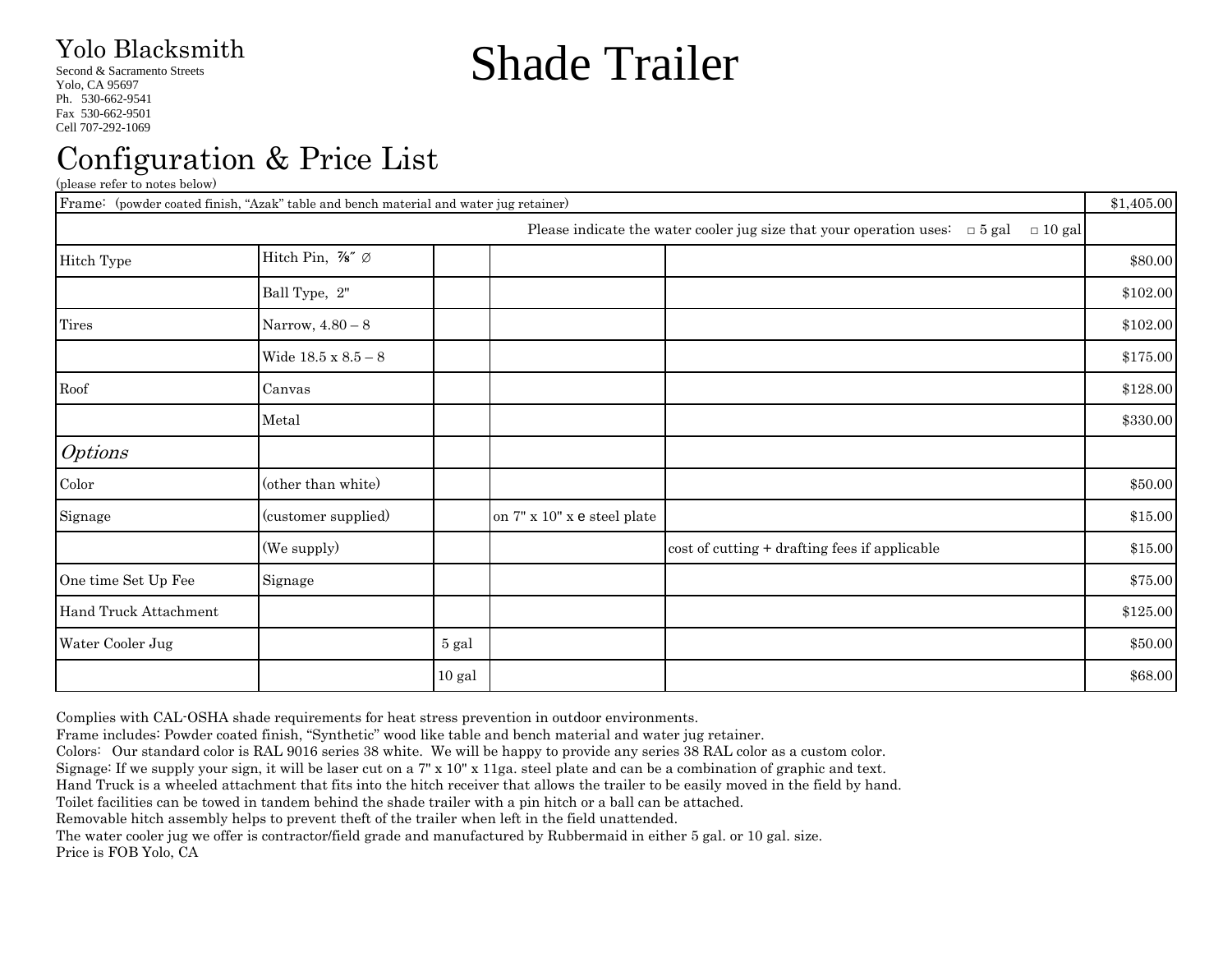### Models

(Does not include custom color changes, accessories or signage)

| Name         | Features                                                              | \$1,715.00 |
|--------------|-----------------------------------------------------------------------|------------|
| $AgCool-CR1$ | Powder coated frame with "Synthetic" wood bench & table               |            |
|              | Tow Hitch, pin type $\frac{1}{6}$ o including rear pin hitch receiver |            |
|              | Tires, narrow $4.80 - 8$                                              |            |
|              | Roof, vinyl coated canvas                                             |            |

| Name         | Features                                                | \$1,737.00 |
|--------------|---------------------------------------------------------|------------|
| AgCool-CR II | Powder coated frame with "Synthetic" wood bench & table |            |
|              | Tow Hitch, ball type 2"                                 |            |
|              | Tires, narrow $4.80 - 8$                                |            |
|              | Roof, vinyl coated canvas                               |            |

| Name | Features                                                              | \$1,788.00 |
|------|-----------------------------------------------------------------------|------------|
|      | AgCool-CR III Powder coated frame with "Synthetic" wood bench & table |            |
|      | Tow Hitch, pin type $\frac{1}{6}$ o including rear pin hitch receiver |            |
|      | Tires, wide $18.5 \times 8.5 - 8$                                     |            |
|      | Roof, vinyl coated canvas                                             |            |

| Name | Features                                                               | \$1,810.00 |
|------|------------------------------------------------------------------------|------------|
|      | AgCool CR IV   Powder coated frame with "Synthetic" wood bench & table |            |
|      | Tow Hitch, ball type 2"                                                |            |
|      | Tires, wide $18.5 \times 8.5 - 8$                                      |            |
|      | Roof, vinyl coated canvas                                              |            |